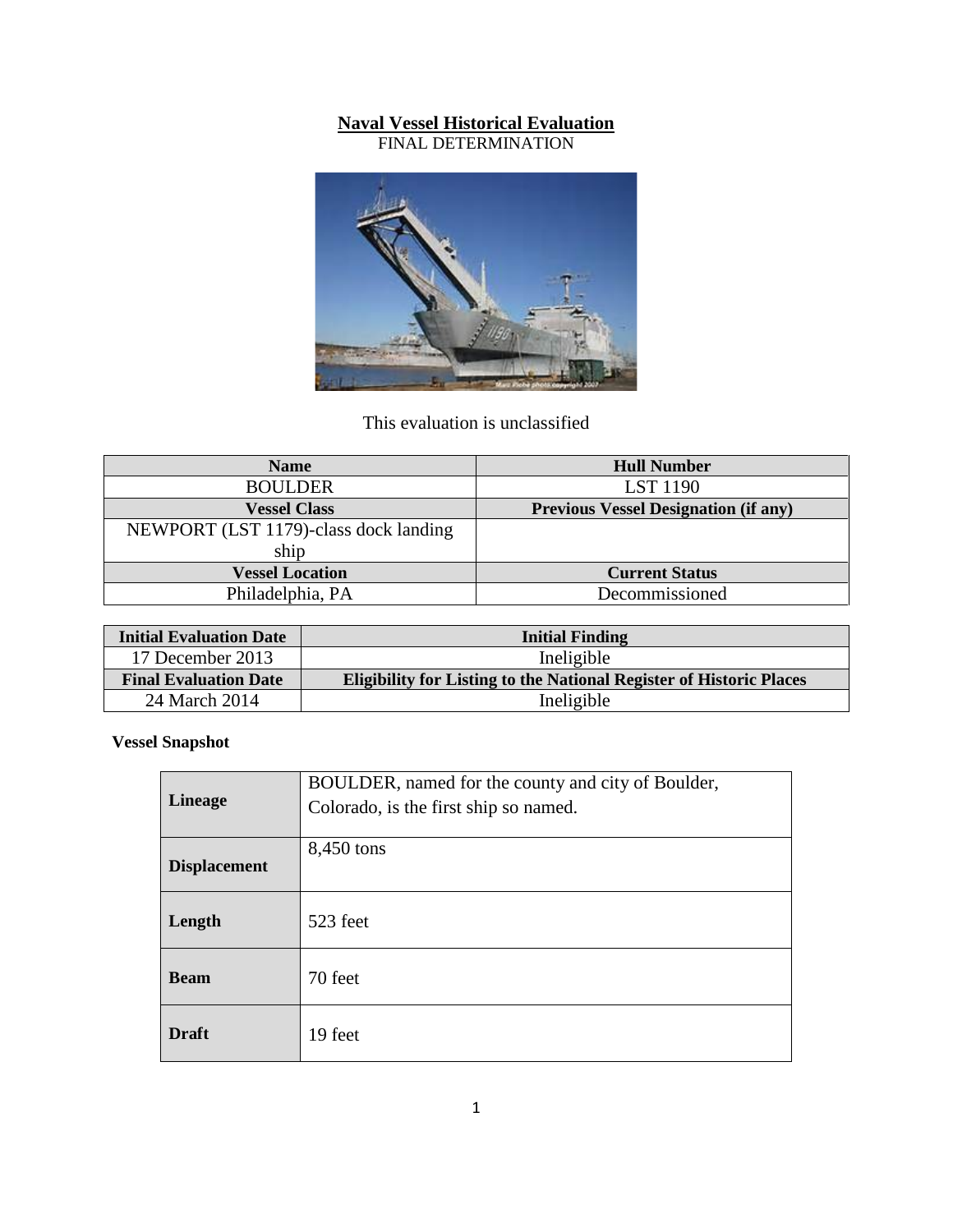| <b>Speed</b>          | 20 knots                                                             |
|-----------------------|----------------------------------------------------------------------|
| <b>Propulsion</b>     | Six (6) Alco V-16 Diesel Engines; 16,000 horsepower, bow<br>thruster |
| <b>Armament</b>       | one 20mm Phalanx CIWS, 4 3-inch/.50-caliber guns                     |
| <b>Laid Down</b>      | 6 September 1969                                                     |
| <b>Launched</b>       | 22 April 1970                                                        |
| <b>Built By</b>       | National Steel & Shipbuilding Company, San Diego, CA                 |
| <b>Sponsor</b>        | Mrs. Gordon L. Allott                                                |
| <b>Delivered</b>      | 1 April 1971                                                         |
| <b>Commissioned</b>   | 1 June 1971                                                          |
| <b>Inactivated</b>    | 28 February 1994                                                     |
| <b>Decommissioned</b> | 28 February 1994                                                     |
| <b>Stricken</b>       | 1 December 2008                                                      |

# **Vessel History**

| <b>Deployments</b> | 1974-1975 Egypt Reopening of Suez Canal - OPERATION NIMBUS<br><b>MOON</b>                                                                        |
|--------------------|--------------------------------------------------------------------------------------------------------------------------------------------------|
|                    | Northern Europe - 1980 (Norway-TEAMWORK 80); 1982 (Denmark and<br>Germany - BOLD GUARD/NORTHERN WEDDING 82); 1988 (Norwegian<br>Sea-TEAMWORK 88) |
|                    | Caribbean - 1980 TEAMWORK 80 NATO, 1982 (served as a missile<br>launching platform), 1984 (OCEAN VENTURE 84)                                     |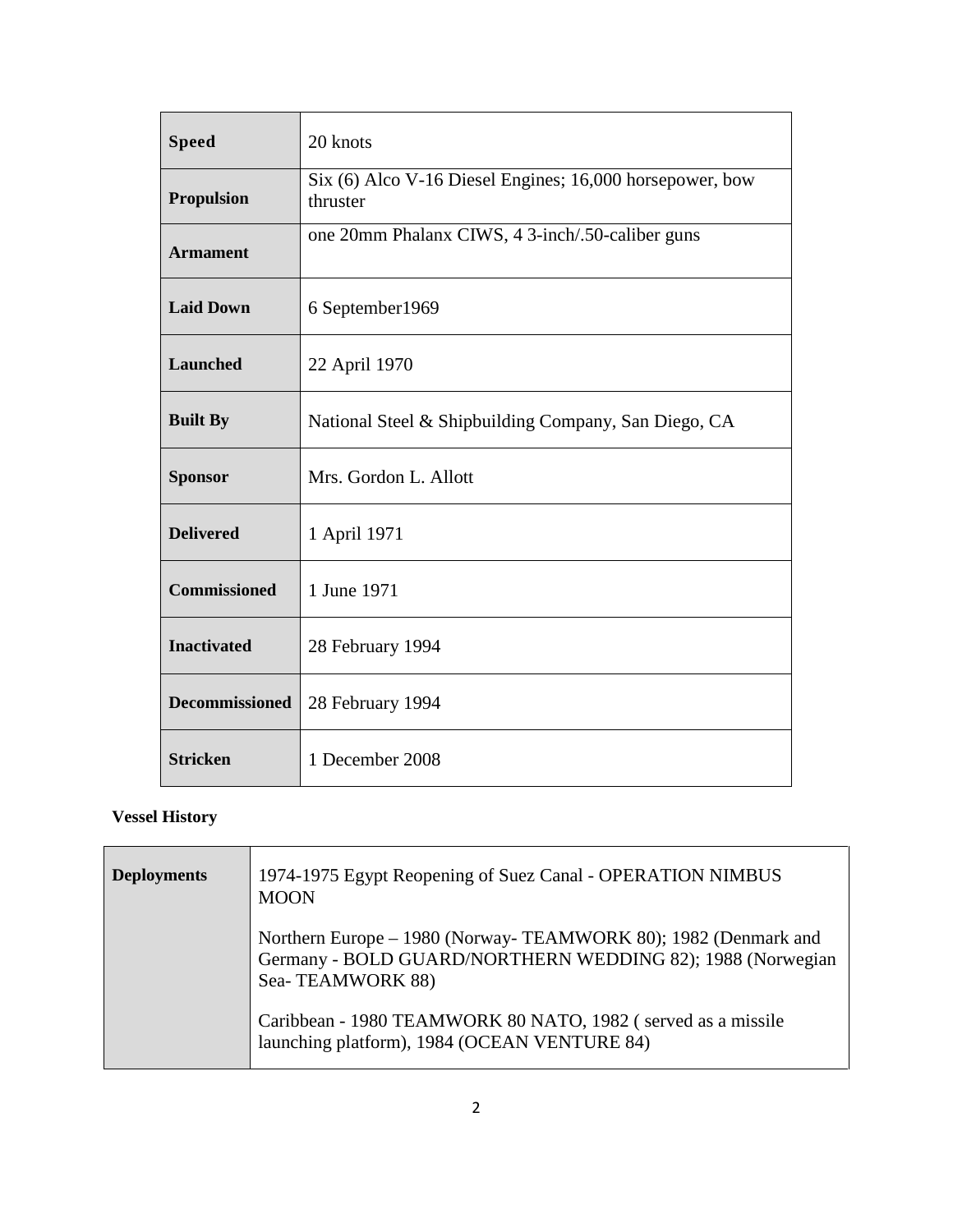|                                    | South America - 1976 (GUATEMALA); 1986(UNITAS XXVII),                                                                                                                                                                                                                                                                                                                                                                                                                                                    |  |
|------------------------------------|----------------------------------------------------------------------------------------------------------------------------------------------------------------------------------------------------------------------------------------------------------------------------------------------------------------------------------------------------------------------------------------------------------------------------------------------------------------------------------------------------------|--|
|                                    | Mediterranean - 1972 (Spain-PHIBLEX 2-73 and DEEP FURROW 72 aka<br>PHIBLEX 3-73, Monaco- PHIBLEX 4-73, Italy PHIBLEX 5-73 and 6-73);<br>1973 (Spain-FTX FLINTLOCK 73); 1974-1975 (Egypt- OPERATION<br>NIMBUS MOON/NIMROD SPAR); 1978-1979 (MARG 3-78,<br>OPERATION DISPLAY DETERMINATION); 1979-1980 (DISPLAY<br>DETERMINATION 79, MARG 3-79, OPERATION CRISEX 79, PHIBLEX<br>12-79 and 1-80)                                                                                                            |  |
| <b>Awards</b>                      | One Meritorious Unit Commendation, three Navy "E" Ribbons, two<br>Humanitarian Service Medals, one Secretary of the Navy Letter of<br>Commendation                                                                                                                                                                                                                                                                                                                                                       |  |
| <b>Noteworthy</b><br><b>Events</b> | <b>BOULDER</b> received a Meritorious Unit Commendation for removal and<br>disposal of ordnance from the Suez Canal in 1974.                                                                                                                                                                                                                                                                                                                                                                             |  |
|                                    | In 1976, BOULDER participated in Humanitarian Relief Efforts to the<br>Earthquake-Damaged Guatemala.                                                                                                                                                                                                                                                                                                                                                                                                     |  |
|                                    | BOULDER ran aground on a submerged rock off the coast of Norway during<br>exercise Teamwork '88. This was believed to be due to bad weather or<br>unchartered underwater obstructions. The ship suffered some major scrapes<br>and tears in the bottom of the hull and on 21 September 1988 entered<br>drydock for repairs. The Navy ordered the relief of the commanding officer<br>of the ship, CDR John E. Schalk. CDR Schalk was reassigned in Norfolk to<br>staff the Atlantic Fleet Surface Force. |  |
| <b>DANFS*</b> Entry                | Partial entry (circa 1980), updated to a placeholder in 2013 at the time of the<br>initial determination.                                                                                                                                                                                                                                                                                                                                                                                                |  |

\**Dictionary of American Naval Fighting Ships*

### **Criteria Evaluation[1](#page-2-0)**

| Was the vessel awarded an individual<br><b>Presidential Unit Citation?</b> | N <sub>0</sub> |
|----------------------------------------------------------------------------|----------------|
| ii. Did an individual act of heroism take                                  | N <sub>0</sub> |
| place aboard the vessel such that an                                       |                |
| individual was subsequently awarded                                        |                |

<span id="page-2-0"></span><sup>1</sup> Evaluation conducted using triggers established for naval vessels in *Program Comment for the Department of Navy for the Disposition of Historic Vessels*, issued by the Advisory Council for Historic Preservation on 15 March 2010.